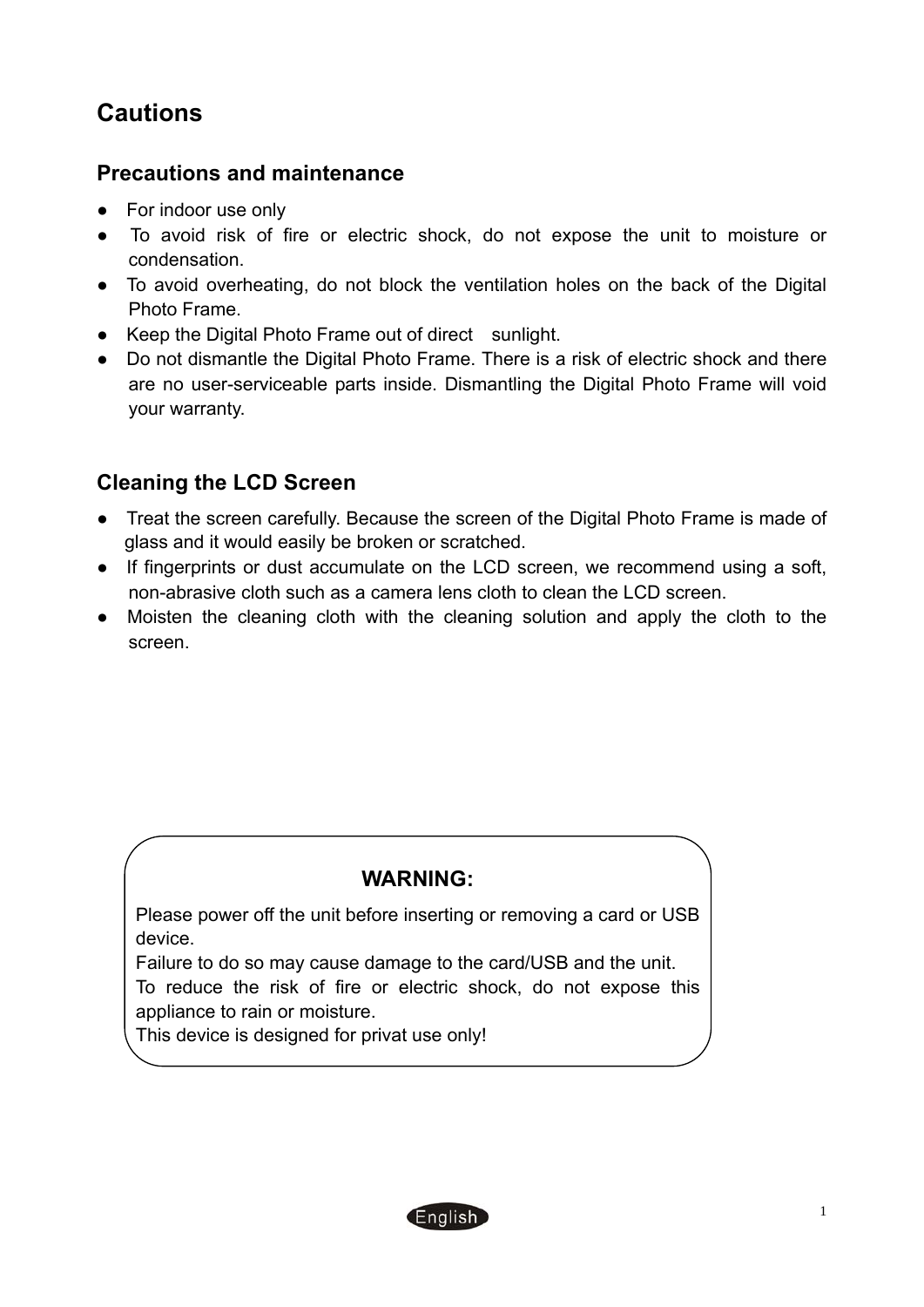### **Introduction:**

Thank you for your purchase of the Digital Photo Frame. It is designed to allow quick and easy view of photos taken from your digital camera, mobile phone, or from a memory storage card. Please read this User Manual carefully to learn the correct way to use the Digital Photo Frame.

#### **Features:**

- **1.** Support picture format: JPEG ,BMP
- **2.** Support audio format: MP3 (8-48 KHz, 8-320 Kbps),

WMA (22-48 KHz, 5–320 Kbps)

- **3.** Support video format: Avi, Mov, MPEG4 (max. 720x576, 30 fps)
	- M-JPEG (max. 1280x720, 30 fps)
- **4.** Support Memory card: SD/SDHC/ MMC/MS.
- **5.** USB connection: USB 2.0 .
- **6.** Built-in flash memory with about 3Mb storage.
- **7.** Support viewing pictures in thumbnail mode
- **8.** Built-in clock, alarm and calendar with slideshow window.
- **9.** Support Copy files to memory and delete files in the built in memory and cards.
- **10.** Image-display mode: slideshow, preview, zoom, rotate function.
- **11.** Adjustable slideshow speed and above 10 kinds of transition slideshow
- **12.** Adjustable brightness, contrast, saturation
- **13.** Built-in stereo speaker (2x1W) and earphone jack
- **14.**The digital photo frame can stand horizontally or vertically.
- **15.** OSD language: German, English, French, Spanish, Portuguese, Italian, Greek, Turkish, Hungarian, Polish, Russian, Danish, Swedish, Norwegian, Finnish, Dutch

### **Packaging Check List:**

| 1. 10.1 inch Digital photo frame | 1 piece |
|----------------------------------|---------|
| 2. AC/DC adapter                 | 1 piece |
| 3. Remote control                | 1 piece |
| 4. User manual                   | 1 piece |
| 5. Warranty card                 | 1 piece |
| 6. Bracket                       | 1 piece |

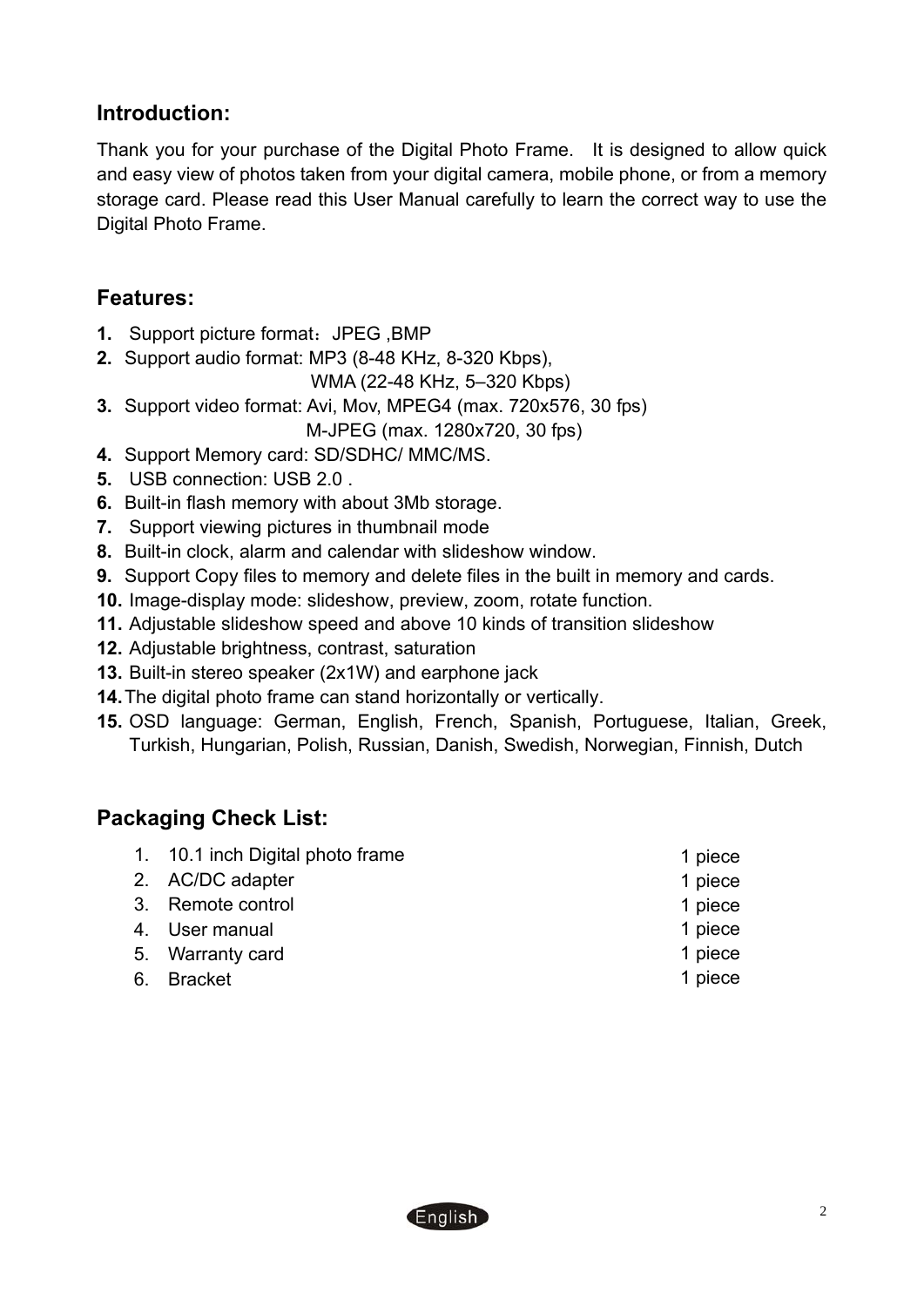| 2. Installing & Replacing the Battery manufacture control of the Battery of the Battery manufacture of the Battery of the Battery of the Battery of the Battery of the Battery of the Battery of the Battery of the Battery of |
|--------------------------------------------------------------------------------------------------------------------------------------------------------------------------------------------------------------------------------|
|                                                                                                                                                                                                                                |
| 4. Operating Instruction manufactured and contact the Second State of Second State of Second State of Second S                                                                                                                 |
|                                                                                                                                                                                                                                |
|                                                                                                                                                                                                                                |
| 5.1.Copy & Delete function manufactured control of a set of a set of a set of a set of a set of a set of a set of a set of a set of a set of a set of a set of a set of a set of a set of a set of a set of a set of a set of  |
|                                                                                                                                                                                                                                |
|                                                                                                                                                                                                                                |
|                                                                                                                                                                                                                                |
|                                                                                                                                                                                                                                |
|                                                                                                                                                                                                                                |
|                                                                                                                                                                                                                                |
|                                                                                                                                                                                                                                |
|                                                                                                                                                                                                                                |

## **CONTENTS**

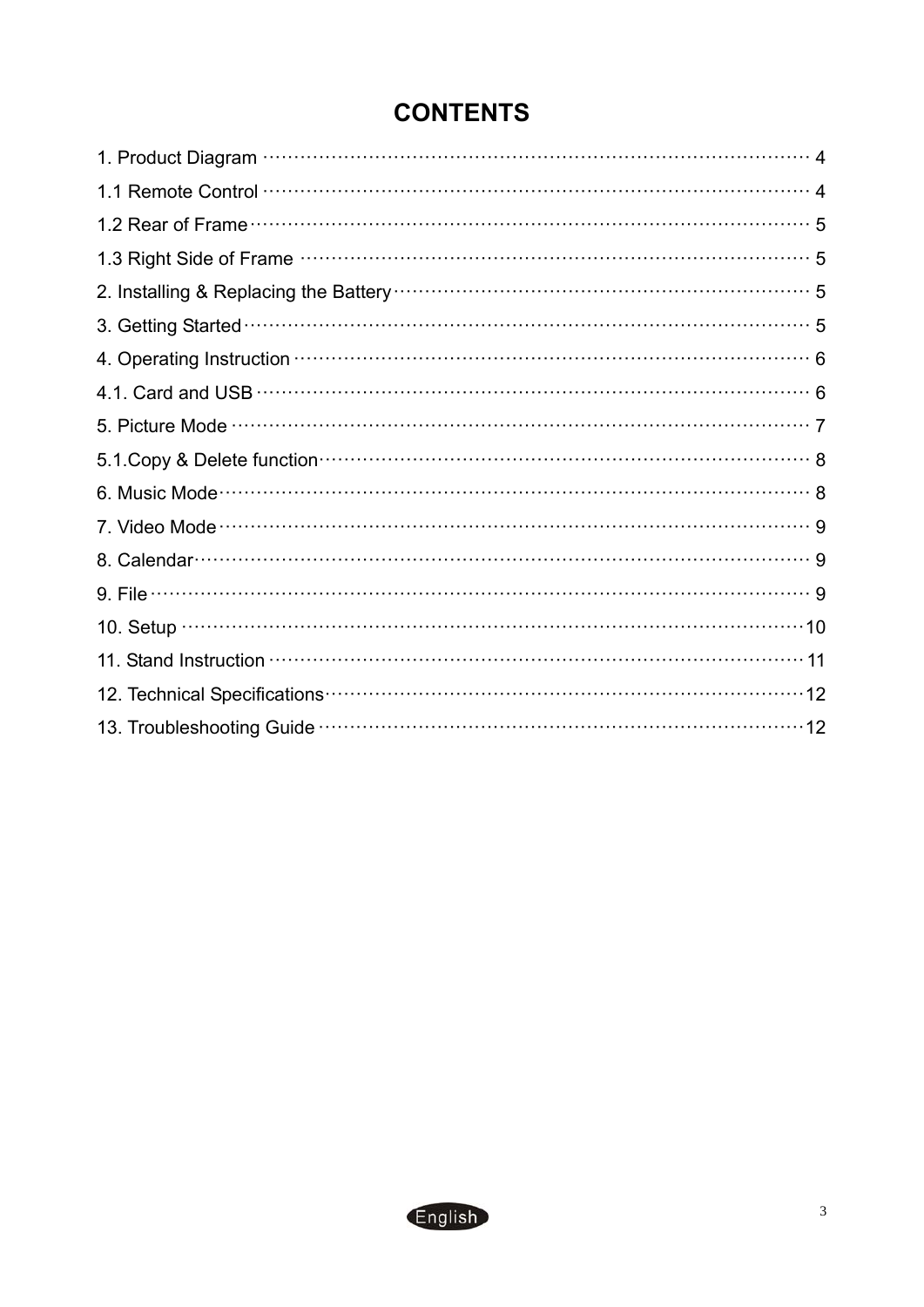### <span id="page-3-0"></span>**1. Product Diagram**

### <span id="page-3-1"></span>**1.1 Remote Control**



- **1) POWER ─** Switch On/Off.
- **2) MUTE ─** Press Mute button to silence the voice temporarily.
- **3) COPY&DEL ─**Enter copy & delete interface
- **4) RETURN ─** Return to upper page
- **5) <b>E** Functional selection button from right to left cursor
- **6) ▶** Functional selection button from left to right cursor
- **7) SETUP ─** Go directly to Setup mode
- **8) SLIDESHOW ─**Press to start slideshow directly
- **9) VOL- ─** Turn down the volume
- **10) ZOOM ─** In pause state of single picture mode, press to magnify picture display size
- **11) MUSIC ─** Press to enter music interface
- **12) ROTATE ─**In pause state of single picture mode, press to revolve the picture 90° in clockwise every time
- **13) MAIN ─** Press to enter main menu interface
- **14) ▲** − Functional selection button from the bottom to the top cursor
- **15) OK ─** Press to confirm. Play/pause: In the playing mode, press this button, it will pause; repress this button, it will play again
- **16) ▼** Functional selection button from the top to the bottom cursor
- **17) VOL + ─** Turn up the volume
- **18) VIDEO ─** Press to enter video interface

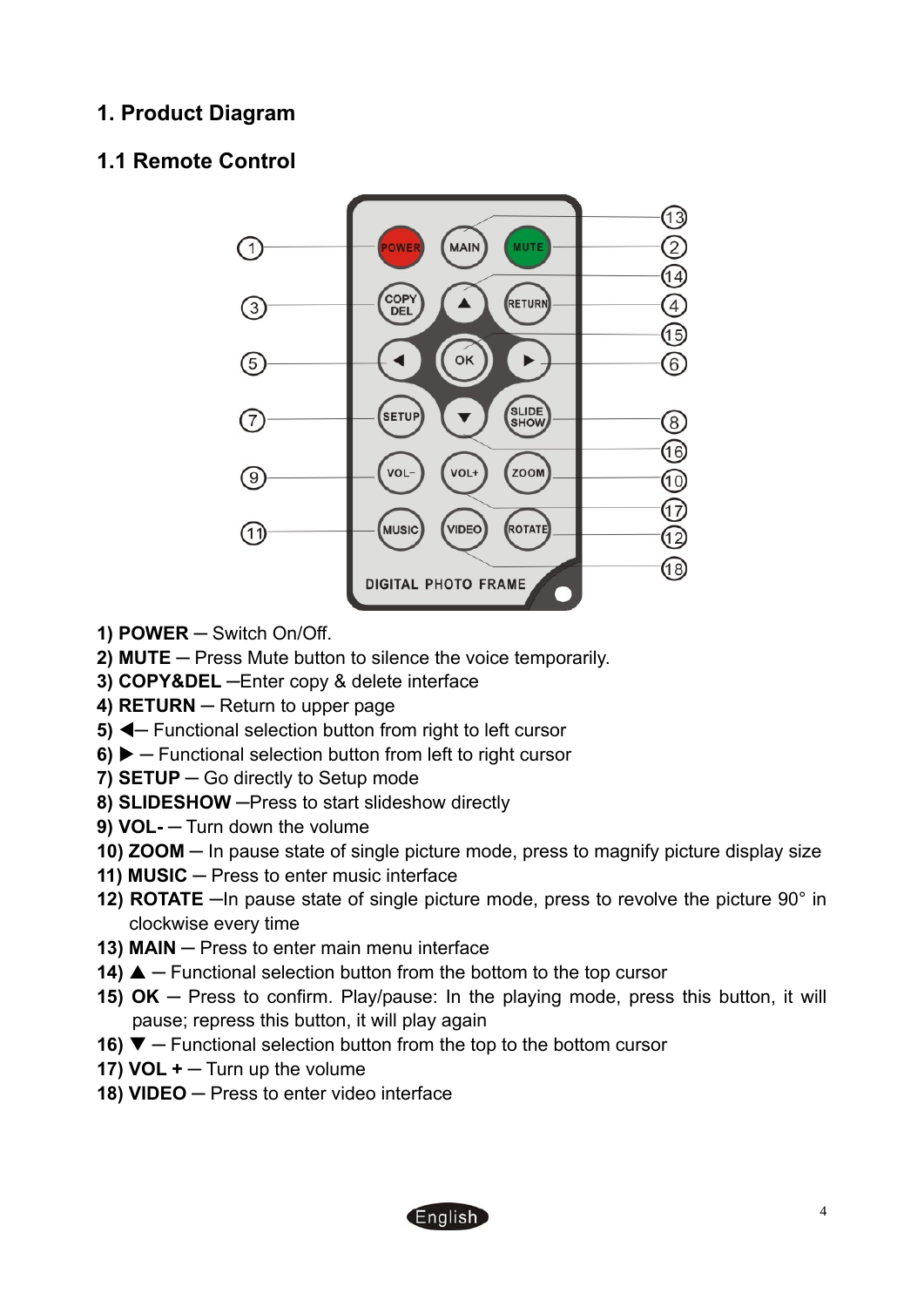### **1.2 Rear of Frame**

<span id="page-4-0"></span>

- 1. Power on/off
- 2. PREVIOUS/UP
- 3. Play/Pause/OK
- 4. Right
- 5. Left
- 6. NEXT/DOWN
- 7. Menu/Exit

## <span id="page-4-1"></span>**1.3 Right Side of Frame**



- 1. SD/SDHC/MMC/MS CARD
- 2. EARPHONE JACK
- 3. USB
- 4. DC IN

## <span id="page-4-2"></span>**2. Installing & Replacing the Battery**

If you need a new battery, please refer to the following.

Place the upside of the remote control down, press down on the ridged area of the battery cover and pull towards you to remove the tray. Place one CR2025 lithium button-cell battery on the tray with the positive"+"side facing you. Reinsert the tray.



## <span id="page-4-3"></span>**3. Getting Started**

- 3.1 Plug one end of the included AC adapter into a standard 110-240V AC electrical outlet and the other end into the DC in of the frame.
- 3.2. Remove the protective film covering the LCD.
- 3.3. Remove the plastic battery insulator from the battery compartment and make sure

#### **English**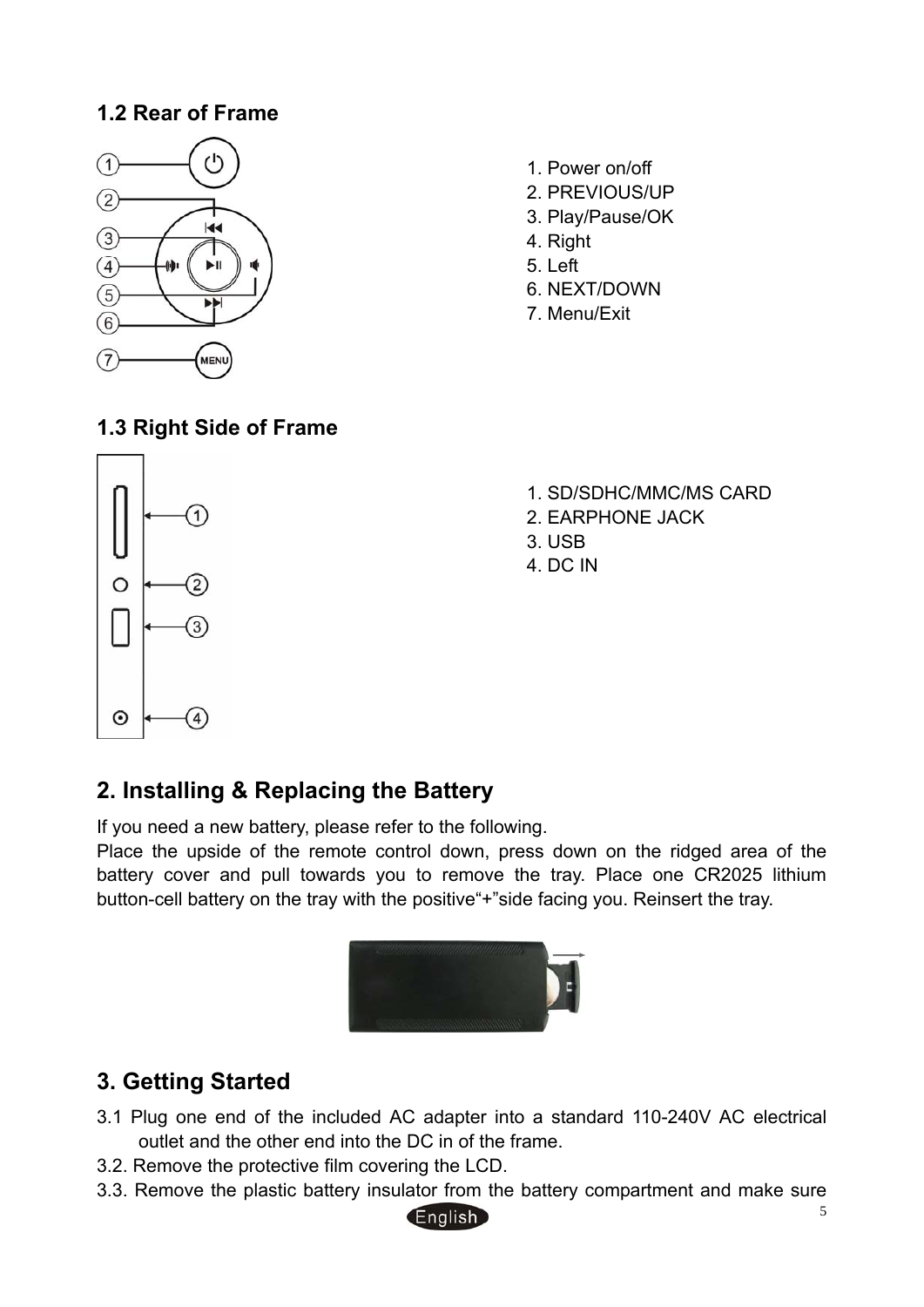the remote control has a battery inside. Please refer to "Installing & Replacing Battery" if you need a new battery.

3.4. Power on the unit by pressing the Power button on the remote control.

## **4. Operating Instruction**

<span id="page-5-0"></span>

When the frame is switched on for the very first time, a menu for the selection of the default language appears. Please select the desired language and confirm with the "**OK**"-Button. To open the "Language-Selection" again, please use the "**Reset Setting"**

Function in the Menu "**Set Up**".



### **4.1. Card and USB**

After turning on the unit, it will show the startup picture, than slideshow will automatically play pictures from the built-in memory when there is no card insert. If there is a card or USB device, it will slideshow pictures from the card or USB.

<span id="page-5-1"></span>

Press **RETURN** 3 times, it will show the card select interface, built in memory, USB and SD/SDHC/MMC/MS card.

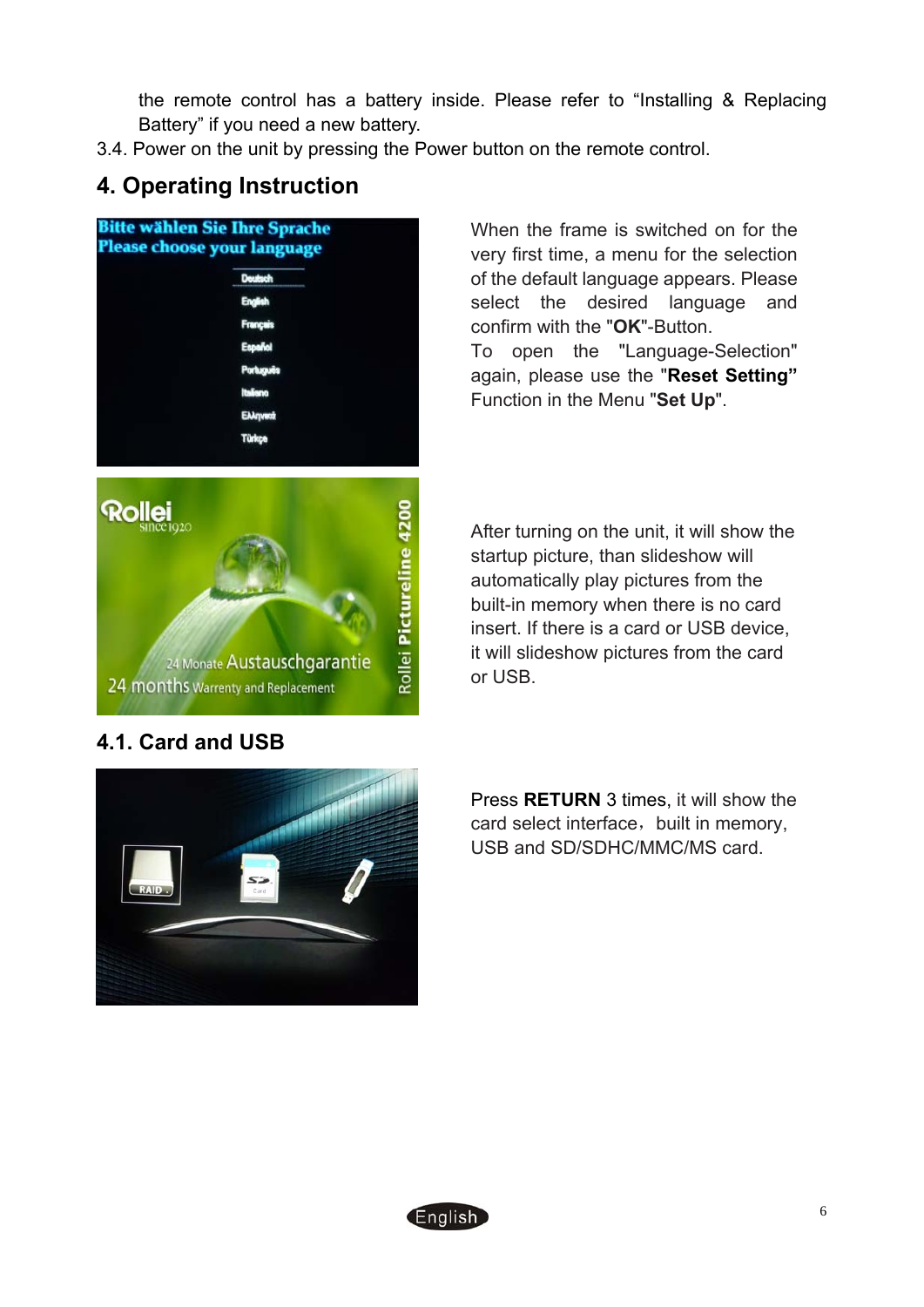

It supports SD/SDHC/MMC/MS and USB 2.0. After inserting a card or USB device, slideshow will play automatically, then press **RETURN** twice to access to main menu.

**Note:** Make sure there are supported files in the Card or USB device.

### **5. Picture Mode**

<span id="page-6-0"></span>

In main menu, highlight **Photo**, press **OK** to start slideshow. Then press **RETURN** to access to thumbnail mode, use  $\blacktriangle$   $\blacktriangleright$  to choose the picture you want to display, press **OK** to confirm.

**Note:** When picture is in slide show mode, press **OK** to change picture display to Slide show + Music 、Browse Mode or Photo Slide show



Press **SLIDESHOW** to start slideshow pictures in single window or multi screen mode.

Change slide mode as described: press **SETUP** to choose **Photo Setup**, then choose **Slide Mode**, Select single window/two windows/ Triple windows/ four windows with  $\blacktriangleleft$  , press **OK** to confirm.

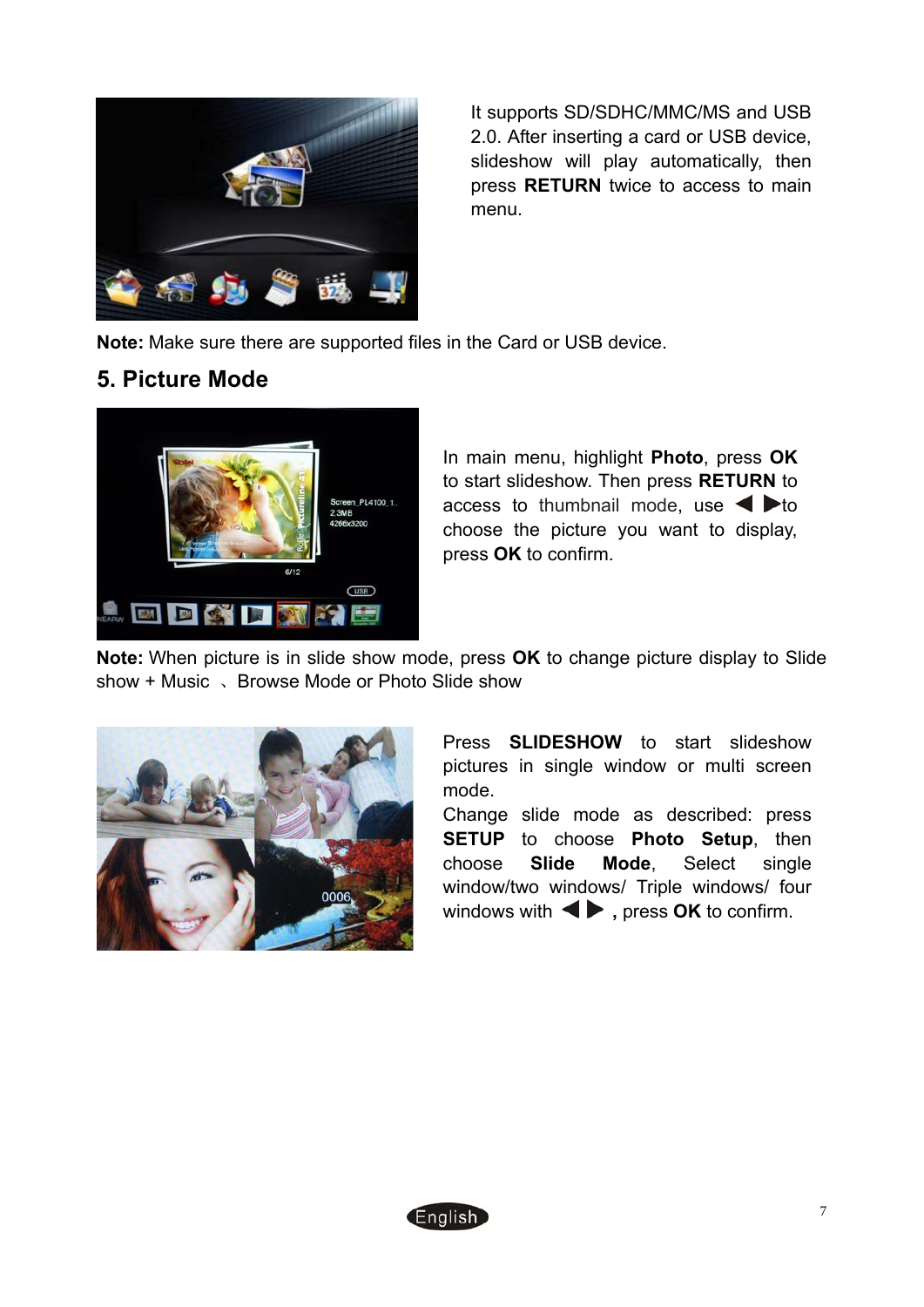## **5.1.Copy & Delete function**

<span id="page-7-0"></span>

Copy pictures to built-in memory : in thumbnail mode of Card/USB, use  $\blacktriangleright$  to highlight the picture you want to copy to built-in memory, press **COPY DEL** to enter Copy/Delete interface, use **A**▼ to select **Copy to internal**, press **OK** to confirm.

**Please note**, the internal memory can only store 3 -5 Pictures, depending on the size of the pictures.

Delete pictures in built-in memory or memory card:

In thumbnail mode of Built-in memory, use  $\blacktriangleleft$  to highlight the picture you want to delete, press **COPY DEL** to enter Copy/Delete interface, use  $\blacktriangle\blacktriangledown$  to select **Delete files**, press **OK** to confirm.

### <span id="page-7-1"></span>**6. Music Mode**



Press **RETURN** to choose memory card in the main menu. Highlight **Music**, press **OK** to access the music mode, or press **MUSIC** directly on the remote control, press  $\blacktriangle \blacktriangledown$ to select the music from the playlist and press **OK** to confirm. Press **VOL+/-** to turn up/ down the volume.

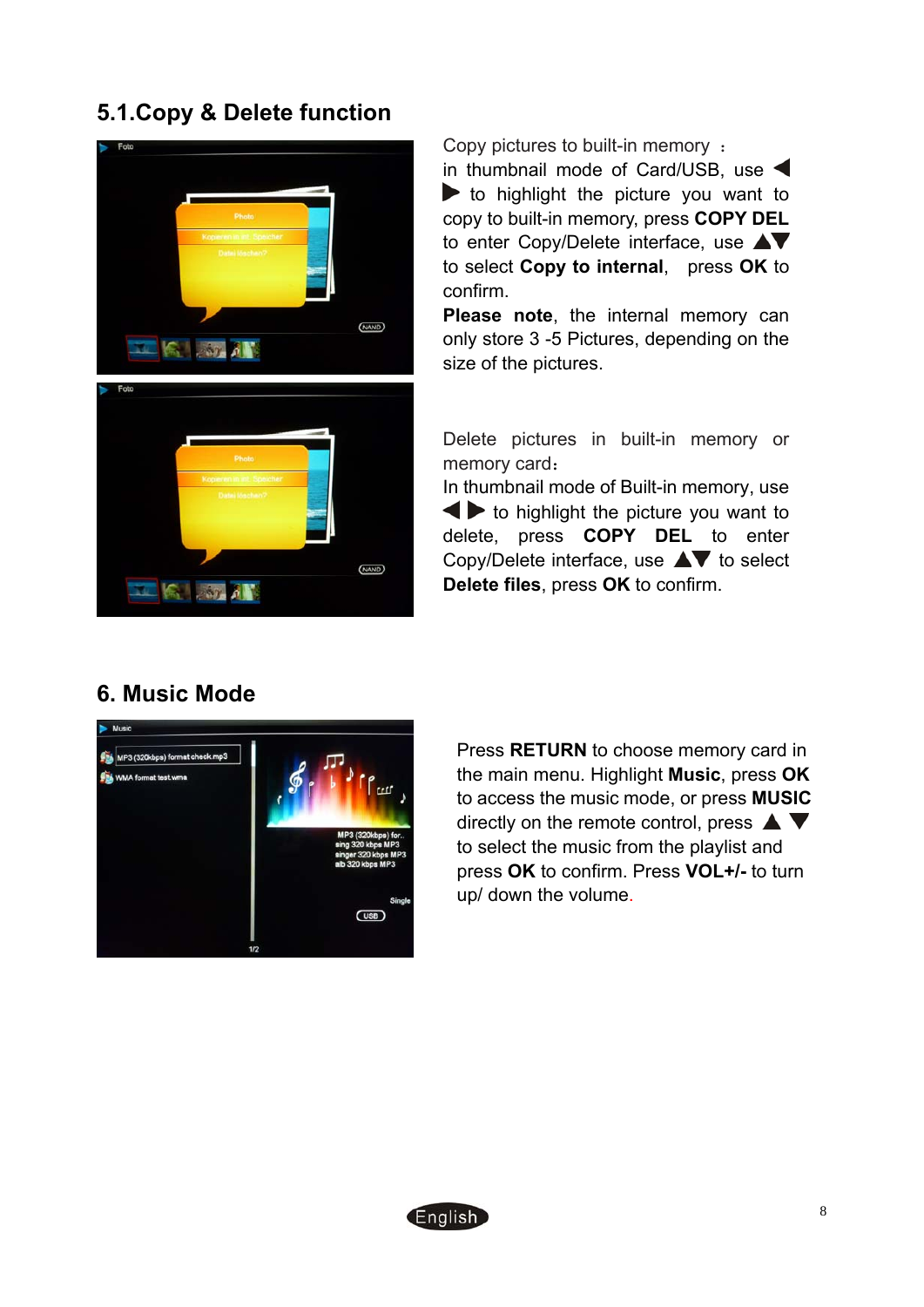# **7. Video Mode**

<span id="page-8-0"></span>

Press **RETURN** to choose memory card in the main menu. Highlight **Video**, press **OK** to access the video mode, or press **VIDEO** directly on the remote control, press  $\blacktriangle \blacktriangledown$ to select the video from the playlist, then press **OK** to confirm. Press **VOL+/-** to turn up/ down the volume.

## <span id="page-8-1"></span>**8. Calendar**



Select **Calendar** from the main menu, press **OK** to enter, the calendar is displayed and any photos on the connected memory are shown as a slideshow to the side. Browse the calendar by using  $\blacktriangle$ 

### **9. File**

<span id="page-8-2"></span>

Select **File**, then press **OK** to access to file interface. In this mode, you can browse all the picture files and folders in the memory card or the built-in memory.

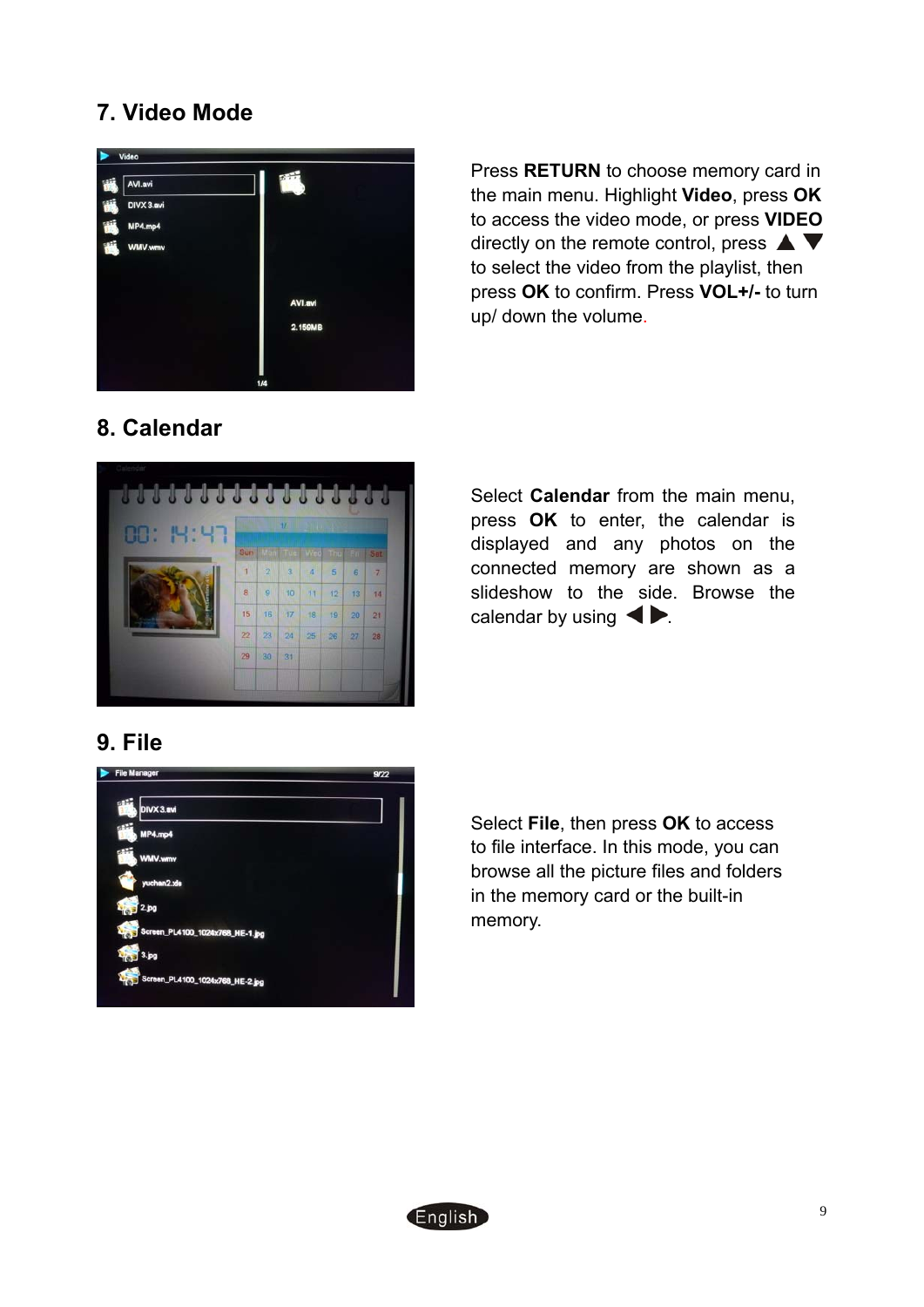### **Copy/Delete Function**



In file interface, use  $\blacktriangle\blacktriangledown$  to select the file you want to Copy or Delete, press **COPY DEL** to enter Copy/Delete interface, use **AV** to select **Copy to internal** or **Delete files**, press **OK** to confirm.

# <span id="page-9-0"></span>**10. Setup**



Select **Setup** from main menu, press **OK** to access to Setup interface. Use  $\blacktriangle\blacktriangledown$  to select the item you want to set up. Press **OK** to show the sub menu, select items with  $\blacktriangleleft$ ., then press **OK** to confirm.

- **10.1 Photo Setup**
- **10.1.1 Display Mode:** Slide show + Music 、Browse Mode or Slide show Only
- **10.1.2 Music:** Press  $\blacktriangle$  to choose on/off
- **10.1.3 Display Ratio:** Optimal, Full, Auto fit
- **10.1.4 Slideshow Speed:** 3/5/15/30seconds, 1/5/15minutes
- **10.1.5 Slideshow repeat:** Circular, Single
- **10.1.6 Slideshow effect:** Random, Snake, Partition, Erase, Blinds, Random lines, Grid, Cross, Spiral, Rect., Close,
- **10.1.7 Slide Mode:** single window, two windows, Triple windows, four windows.
- **10.1.8 Photo play sequence:** Sequence,Random

#### **10.2 Calendar Setup**

 **10.2.1 Date:** Press OK, then use  $\triangle \blacktriangledown$  to select setup items, then use  $\blacktriangle \blacktriangleright$  to set Month, Day, Year, press **OK** to confirm

**10.2.2 Set Time format:** 12/24, Press  $\blacktriangleleft$  **to set, use OK** to confirm

**10.2.3 Clock Time:** Press OK, press  $\blacktriangle \blacktriangledown$  to select setup items, then use  $\blacktriangle \blacktriangleright$  to set Hour, Min, press **OK** to confirm

**10.2.4 Alarm Status:** press  $\blacktriangle$  to choose on/off

**10.2.5 Alarm Time:** Press  $OK$ , press  $\triangle \blacktriangledown$  to select setup items, then use  $\blacktriangle \blacktriangleright$  to set

**English**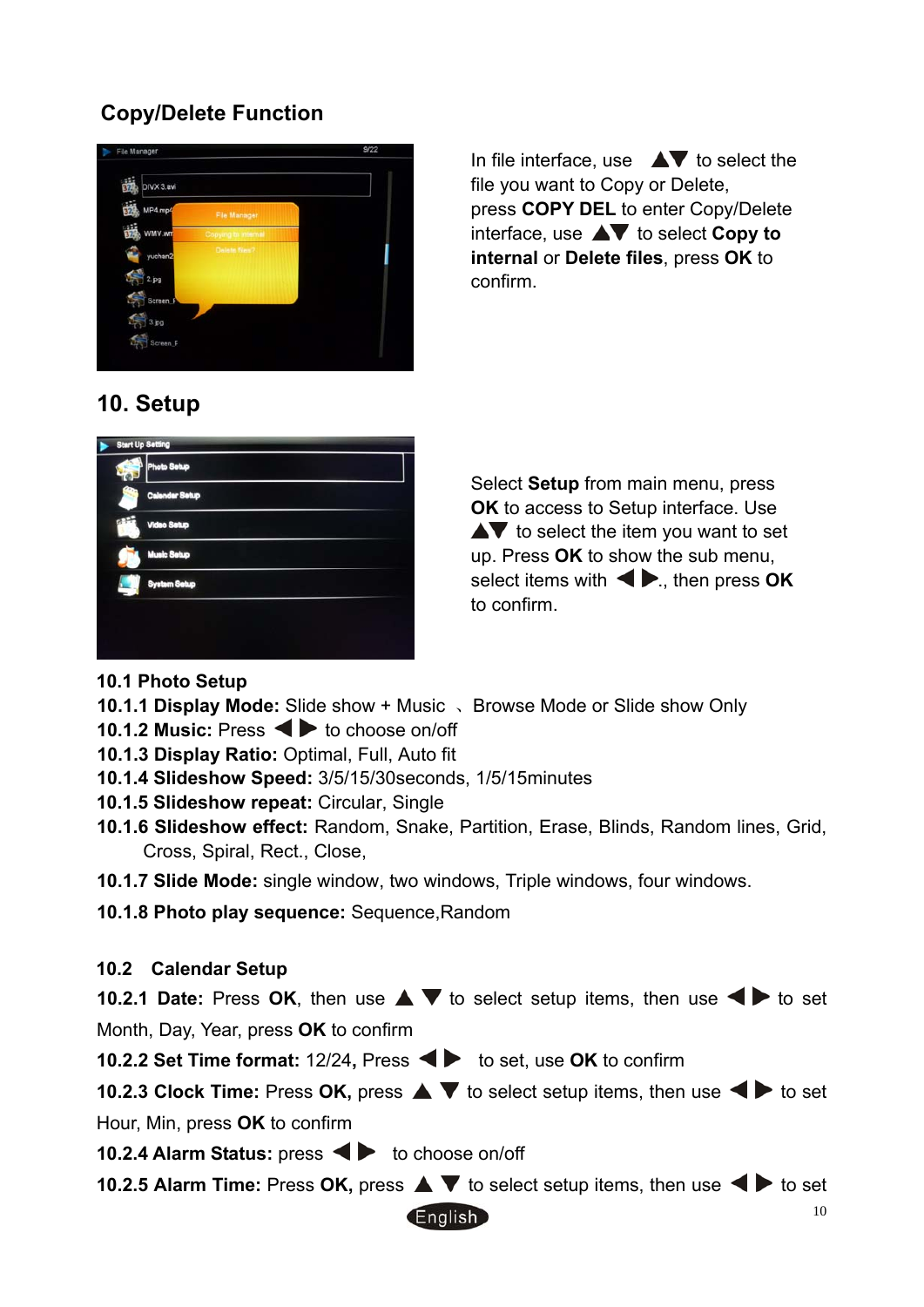Hour, Min, press **OK** to confirm

**10.2.6 Alarm Tone:** press  $\blacktriangleleft$  to choose Alarm 1 2 or 3

 **10.2.7 Alarm Frequency:** Once, Everyday, Mon. to Fri., Weekend

#### **10.3 Video Setup**

**10.3.1 Display Mode:** Full screen, Original Size

**10.3.2 Play Mode:** Circular, Single,Random

**10.4 Music Setup** 

**10.4.1 Play Mode:** Single, Single repeat, Circular, Random

### **10.5 System Setup**

 **10.5.1 Language:** German, English, French, Spanish, Portuguese, Italian, Greek, Turkish, Hungarian, Polish, Russian, Danish, Swedish, Norwegian, Finnish, Dutch **10.5.2 Brightness:** Use  $\blacktriangleleft\blacktriangleright$  to select from 01 (lowest) to 16 (highest) **10.5.3 Contrast:** Use  $\blacktriangleleft$  **b** to select from 01 (lowest) to 16 (highest) **10.5.4 Saturation:** Use  $\blacktriangleleft$  to select from 01 (lowest) to 16 (highest)  **10.5.5 Start up mode:** Video, Calendar, Main menu, Photo, Music **10.5.6 Volume:** Use  $\blacktriangleleft$  **b** to select from 01 (lowest) to 10 (highest) **10.5.7 Reset Setting:** Press **OK** to confirm  **10.5.8 Version:** Check version

 **10.5.9 System Upgrade:** Press **OK** to Start FW upgrade.(Need to use Firmware)\\

# <span id="page-10-0"></span>**11. Stand Instruction**

Screw the bracket into the slot of the digital photo frame, rotate the bracket until it is locked in place. The digital photo frame can stand horizontally or vertically. Please refer to the illustration shown below.